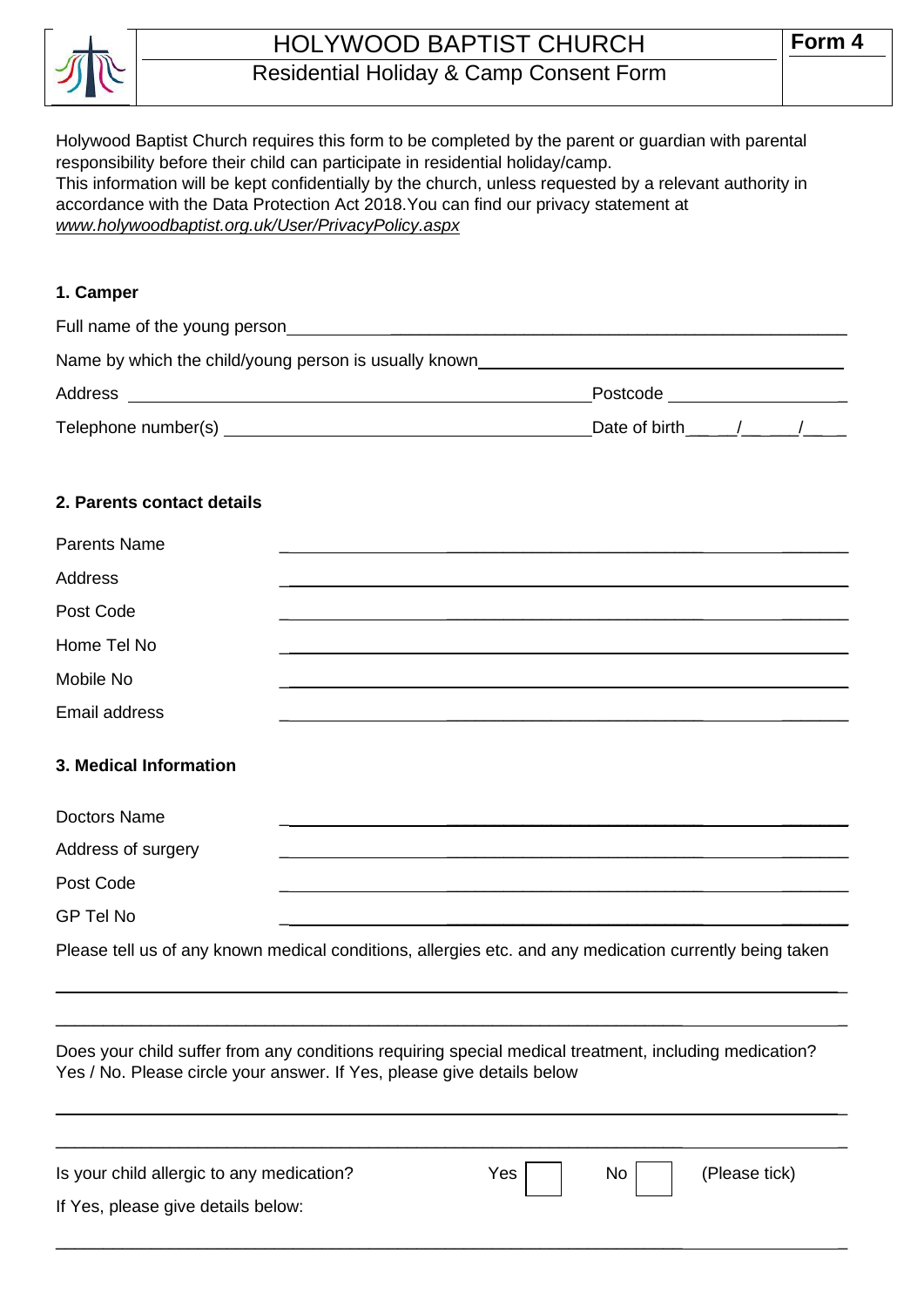

# HOLYWOOD BAPTIST CHURCH

 $\overline{N_0}$  (Please tick)

| Date of last anti-tetanus injection                                                                                                                                                                                            |                                                                                                                                                       |
|--------------------------------------------------------------------------------------------------------------------------------------------------------------------------------------------------------------------------------|-------------------------------------------------------------------------------------------------------------------------------------------------------|
| Details of any special dietary requirements example and any special distance of the state of the state of the state of the state of the state of the state of the state of the state of the state of the state of the state of |                                                                                                                                                       |
| Any other comments you think may be helpful                                                                                                                                                                                    |                                                                                                                                                       |
| 4. Emergencies                                                                                                                                                                                                                 |                                                                                                                                                       |
| If I am unavailable contact:                                                                                                                                                                                                   |                                                                                                                                                       |
|                                                                                                                                                                                                                                |                                                                                                                                                       |
|                                                                                                                                                                                                                                |                                                                                                                                                       |
| treatment including an anaesthetic:                                                                                                                                                                                            | In an emergency and/or if I cannot be contacted, I am willing for my child to receive doctor/ hospital or dental<br>Yes<br><b>No</b><br>(Please tick) |
| 5. Consent                                                                                                                                                                                                                     |                                                                                                                                                       |
| changes to our address or to any of the phone numbers given above.                                                                                                                                                             | I will inform the leaders of any important changes in my child's health, medication or needs and also any                                             |
| give permission for first aid to be administered.                                                                                                                                                                              | 1. In the event of illness or accident, as the person with parental responsibility for the above-named child, I                                       |
|                                                                                                                                                                                                                                | Yes<br>(Please tick)<br>No <sub>1</sub>                                                                                                               |
| church purposes and for this we need your permission.                                                                                                                                                                          | 2. During the time your child will spend with us, photographs/film recordings may be taken for general                                                |
| Do you agree to your child being included in church photographs?                                                                                                                                                               | Yes<br>(Please tick)<br>No                                                                                                                            |
| Do you agree to your child being included in film recordings?                                                                                                                                                                  |                                                                                                                                                       |

| $\sim$ $\sim$ |  |
|---------------|--|
|               |  |

I confirm that the above details are correct to the best of my knowledge.

| Your Name | (print please) Relationship to child |
|-----------|--------------------------------------|
| Signed    | Date                                 |

The information requested on this form can be completed by a carer, but only those with parental responsibility can sign consent (NB This may not include a foster carer). This form should be taken with the leader on the camp or residential holiday. A photocopy of the form should be kept securely in the church.

The information you supply on this form will be used and stored by the Group Leader. We will not share your information with third parties, and your information will be held in accordance with our records management policy. For full details of Holywood Baptist Church's privacy policy, see: *[www.holywoodbaptist.org.uk/User/PrivacyPolicy.aspx](http://www.holywoodbaptist.org.uk/User/PrivacyPolicy.aspx)*